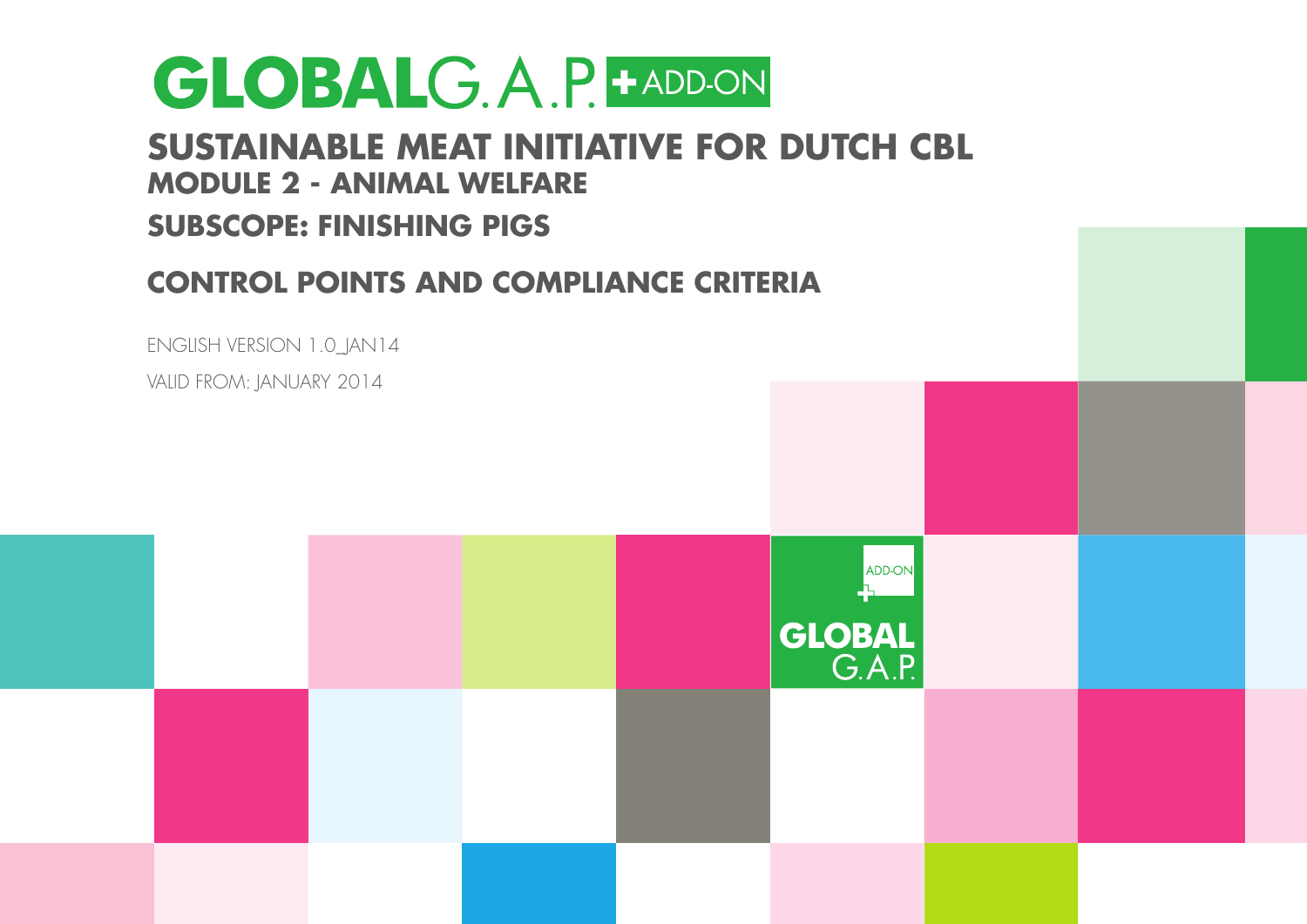#### **CONTENTS**

- **SECTION AW PG ANIMAL WELFARE ADD-ON FOR PIGS/FINISHERS**
	- PRE PG PREAMBLE<br>AW PG 1 HOUSING A
	- **HOUSING AND FACILITIES**
	- AW PG 2 HANDLING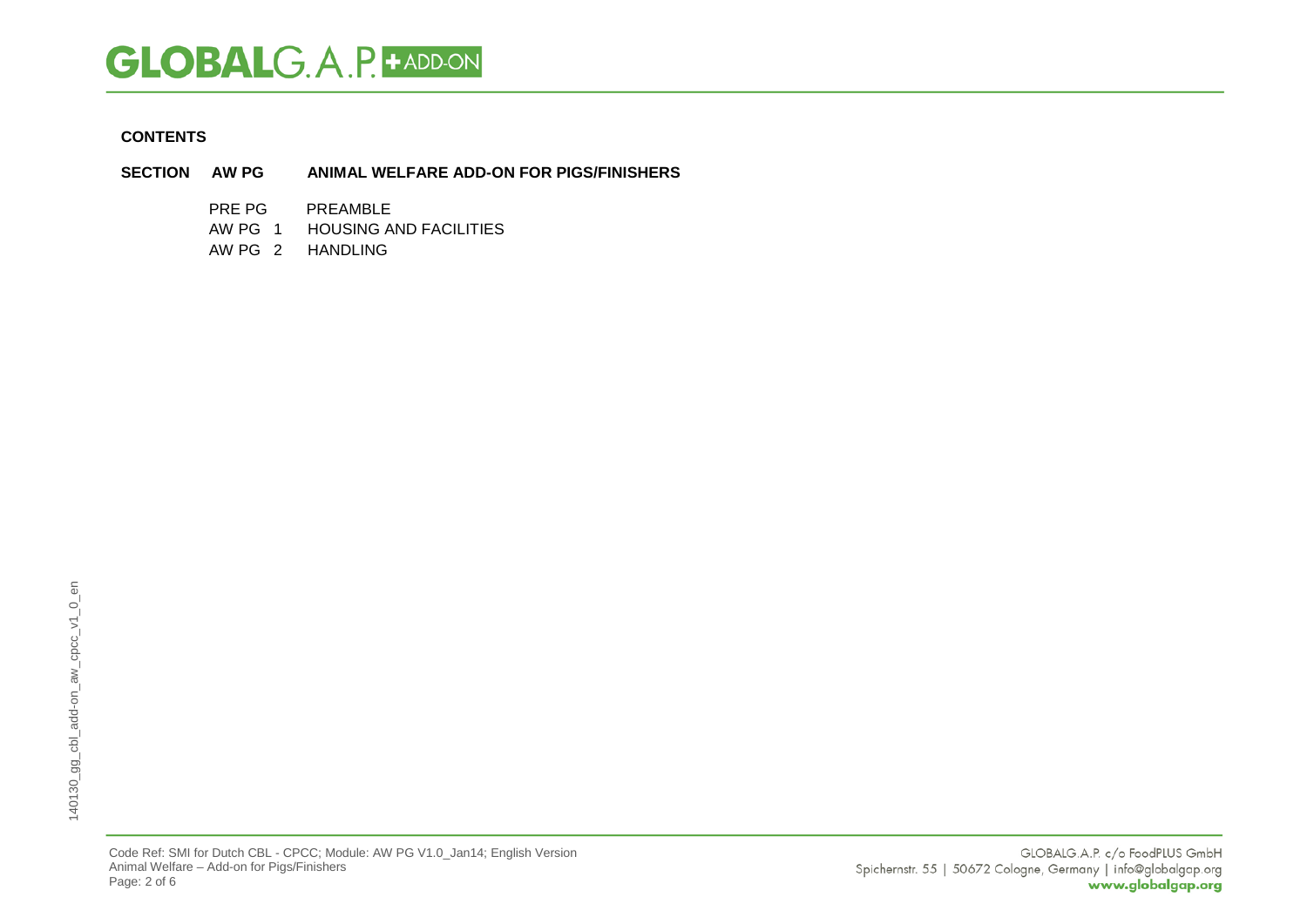| N <sup>o</sup>                | <b>Control Point</b>                                                                                                                                            | <b>Compliance Criteria</b>                                                                                                                                                                                                                                                                                                               | Level             | Date of<br>compliance |
|-------------------------------|-----------------------------------------------------------------------------------------------------------------------------------------------------------------|------------------------------------------------------------------------------------------------------------------------------------------------------------------------------------------------------------------------------------------------------------------------------------------------------------------------------------------|-------------------|-----------------------|
| <b>SMI Module 2</b>           | <b>Animal Welfare</b>                                                                                                                                           |                                                                                                                                                                                                                                                                                                                                          |                   |                       |
| <b>SMI</b><br><b>PREAMBLE</b> | PREAMBLE for Pig Add-on Modules of the Dutch CBL Sustainable Meat Initiative (SMI)                                                                              |                                                                                                                                                                                                                                                                                                                                          |                   |                       |
| <b>PRE PG</b>                 | The criteria of the CPCCs have to be complied by any pig producer going for certification of SMI, irrespective<br>of which module of the SMI he gets certified. |                                                                                                                                                                                                                                                                                                                                          |                   |                       |
| PRE PG 1                      | Is the farm certified to GLOBALG.A.P. IFA Pigs or<br>certified according to a quality assurance scheme which<br>is benchmarked to GLOBALG.A.P. IFA Pigs?        | The certification certificate from GLOBALG.A.P. or the<br>benchmarked scheme must be present at the farm.                                                                                                                                                                                                                                | <b>Major Must</b> | 1 January 2014        |
| PRE PG 2                      | Do all pigs originate from farms certified by<br>GLOBALG.A.P. or by a GLOBALG.A.P. benchmarked<br>scheme?                                                       | All pigs must originate from GLOBALG.A.P. certified farms<br>or farms certified according to a benchmarked scheme. All<br>breeding animals (gilts or sows or boars) are exempted.                                                                                                                                                        | <b>Major Must</b> | 1 January 2014        |
| PRE PG 3                      | Are all pigs present on the site kept according to the<br>applicable modules of standard?                                                                       | All pigs present on the site must be kept in accordance<br>with the applicable modules of this standard. This is<br>required for compliance for all pigs for the entire time<br>period between the inspections.                                                                                                                          | <b>Major Must</b> | 1 January 2014        |
| PRE PG 4                      | Is the farm capacity for pig husbandry calculated and<br>documented by an independent 3rd party?                                                                | At the entry audit the capacity for pig husbandry needs to<br>be calculated by independent 3rd party for each pen and<br>documented accordingly. When changes to the farm's<br>capacity for pig husbandry are made after the previous<br>inspection, the new capacity needs to be calculated and<br>documented during the current audit. | <b>Major Must</b> | 1 January 2015        |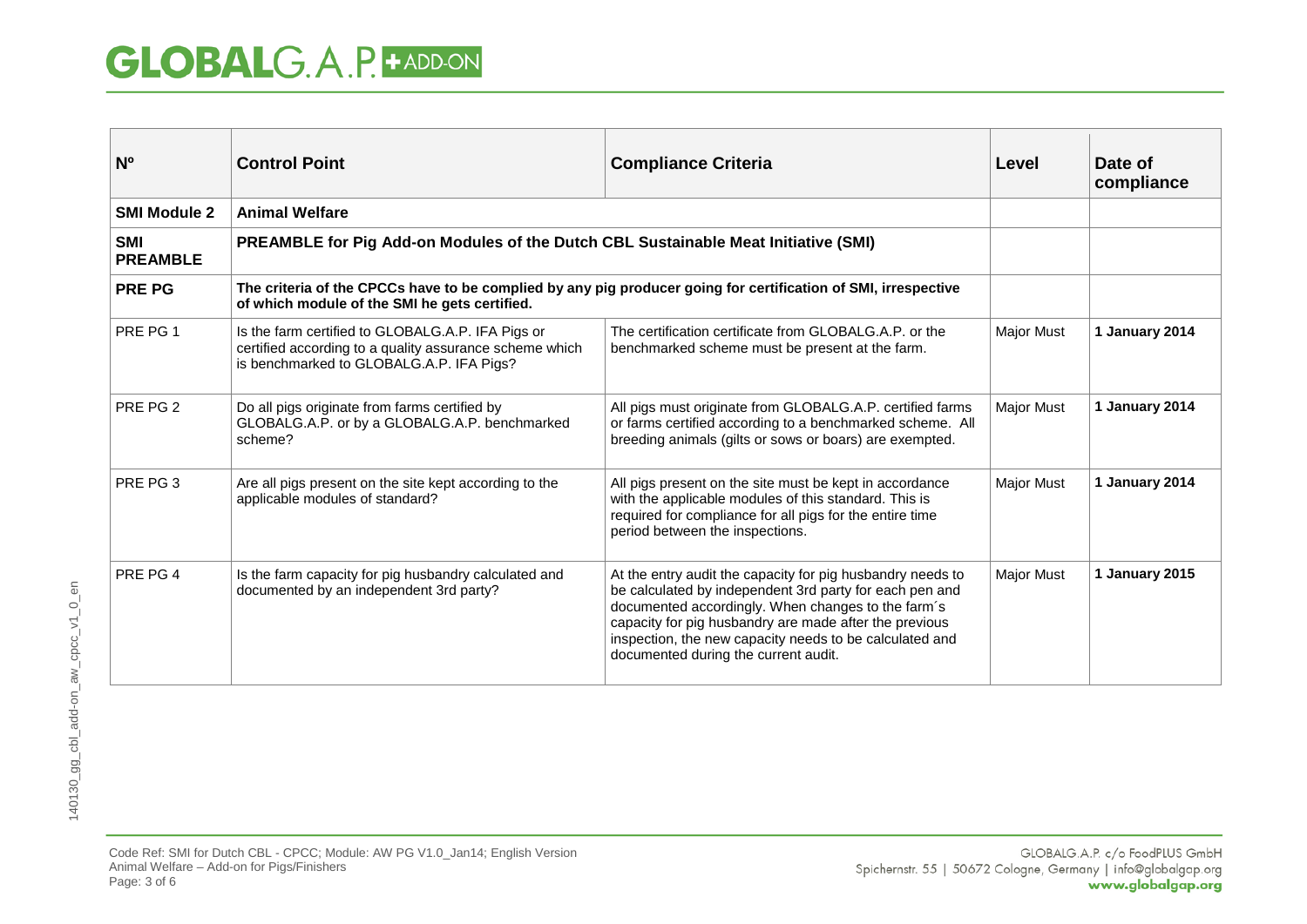| AW PG 1          | <b>Housing and Facilities</b>                                                                                                                                |                                                                                                                                                                                                                                                                                                                                                                                                                                                                                                                                                                                                                                                                                                                                                                                              |                   |                |
|------------------|--------------------------------------------------------------------------------------------------------------------------------------------------------------|----------------------------------------------------------------------------------------------------------------------------------------------------------------------------------------------------------------------------------------------------------------------------------------------------------------------------------------------------------------------------------------------------------------------------------------------------------------------------------------------------------------------------------------------------------------------------------------------------------------------------------------------------------------------------------------------------------------------------------------------------------------------------------------------|-------------------|----------------|
| <b>AW PG 1.1</b> | Are the requirements met for the stocking densities for<br>pigs and/or the specific customer requirements?                                                   | The stocking densities must be at least:<br>Sows: $2,25 \text{ m}^2$<br>Farrowing Sows (sows with piglets): 3,8 m <sup>2</sup><br>Piglets after weaning: $0.4 \text{ m}^2$<br>Finishing pigs: 1,0 m2 from entering the finishing unit to<br>finish.<br>Measures per finishing pig and piglets after weaning are<br>averages per farm.<br>The calculations done per pen for each piglet after<br>weaning must show at least 0,36 $m^2$ space availability,<br>and per finishing pig at least $0.95 \text{ m}^2$ .<br>Visual inspection of pens.<br>For new constructions and renovation of existing barns,<br>and at least by 2025, all pigs are housed in groups of 20 or<br>more animals.<br>In groups of 40 animals or more the surface measure can<br>be decreased by a factor 0.1 (10%). | <b>Major Must</b> | 1 July 2015    |
| <b>AW PG 1.2</b> | Is 40% of the flooring of the pens with concrete flooring<br>for all pigs solid and not slatted?                                                             | The flooring of the pens must be constructed so that 40%<br>of the available space is solid and not slatted. Sows must<br>have $1,3m^2$ solid floor in one piece; the sow must be able<br>to completely lay down on it. Visual check of the pens.<br>Farrowing pens are exempt. 40% solid floor with weaned<br>piglets must be realized by 2025.                                                                                                                                                                                                                                                                                                                                                                                                                                             | <b>Major Must</b> | 1 January 2015 |
| AW PG 1.3        | Is the floor of the pen for weaned piglets 40% solid and<br>not slatted when newly built, or when rebuilt after 1<br>January 2015 and at the latest by 2025? | The floor for weaned piglets must be 40% solid and not<br>slatted in new barns or those barns that are renovated<br>after 01 January 2015. For all other barns the timeline for<br>compliance is 31 December 2025.                                                                                                                                                                                                                                                                                                                                                                                                                                                                                                                                                                           | <b>Major Must</b> | 1 January 2015 |
| AW PG 1.4        | Is the cleanliness of the pigs appropriate to the<br>husbandry system?                                                                                       | The cleanliness of the pigs must be good, taking into<br>account the individual husbandry system. When non-<br>compliance is existing, an improvement plan for pigs'<br>cleanliness must be available and produced in<br>collaboration with the contracted veterinarian, or when<br>appropriate, with other experts (i.e. husbandry climate<br>expert).                                                                                                                                                                                                                                                                                                                                                                                                                                      | <b>Minor Must</b> | 1 January 2015 |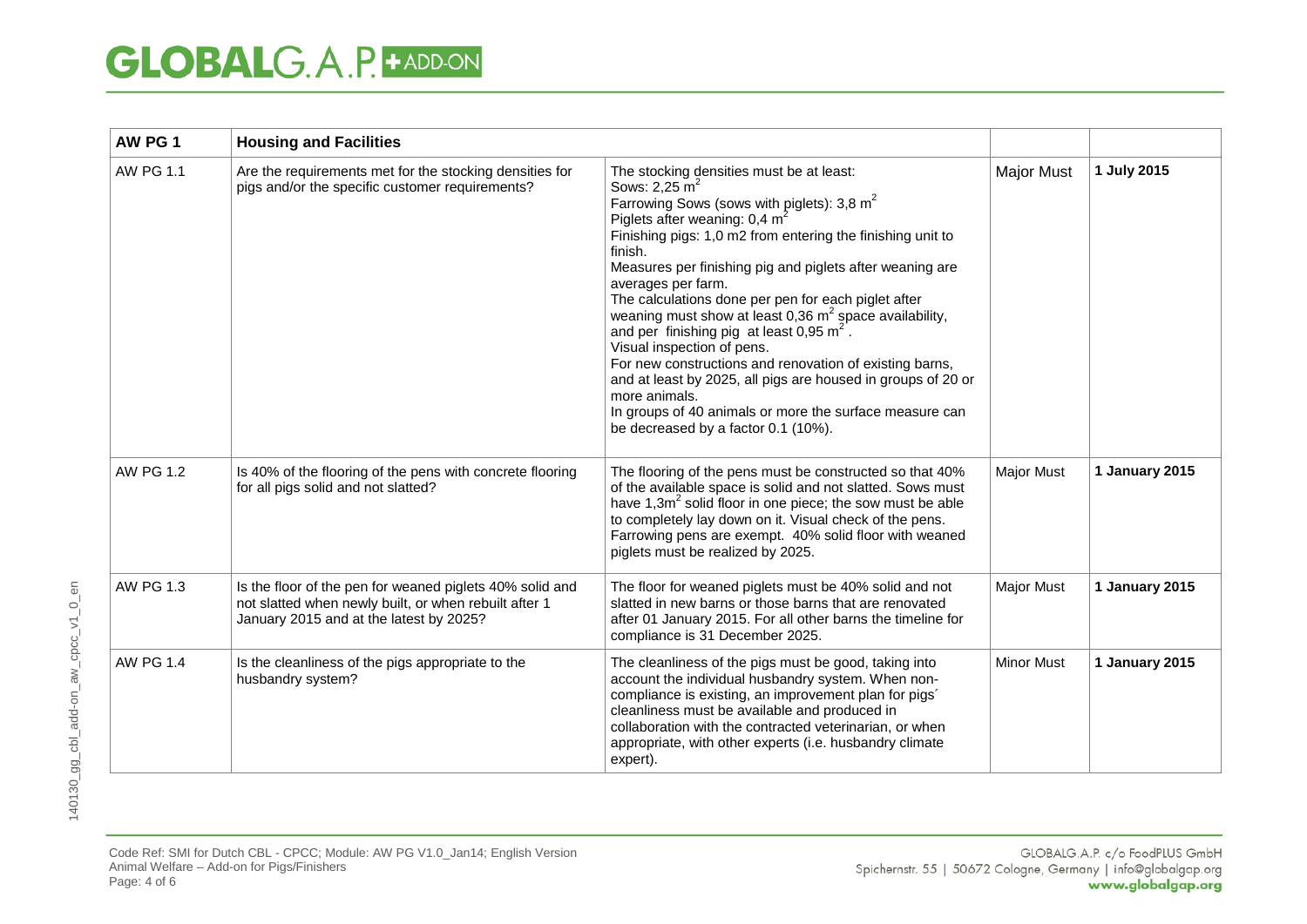| <b>AW PG 1.5</b> | Is the ventilation system designed to maintain aerial<br>contaminants below the levels that do not cause eye or<br>nose irritations in pigs and/or humans during inspections.                                                                                                        | The ventilation system shall be designed to maintain aerial<br>contaminants below levels that do not cause eye or nose<br>irritation for housed pigs and/or humans during inspection.<br>When non-compliance is existing, an improvement plan to<br>improve aerial contaminant levels must be available and<br>produced in collaboration with the contracted veterinarian,<br>or when appropriate, with other experts (i.e. husbandry<br>climate expert). | <b>Minor Must</b> | 1 January 2015 |
|------------------|--------------------------------------------------------------------------------------------------------------------------------------------------------------------------------------------------------------------------------------------------------------------------------------|-----------------------------------------------------------------------------------------------------------------------------------------------------------------------------------------------------------------------------------------------------------------------------------------------------------------------------------------------------------------------------------------------------------------------------------------------------------|-------------------|----------------|
| AW PG 1.6        | Is one hospital pen per site in place and can additional<br>hospital pens be created when the need arises?                                                                                                                                                                           | There must be at least one hospital pen permanently<br>available. Additional pens shall be created when the need<br>arises. Number of animal places in hospital pens have to<br>be in balance to the size of the farm with a number equal<br>or more to at least 1% of the animals at the farm. The floor<br>must provide bedding. Visual contact to other pigs must be<br>provided.                                                                      | <b>Minor Must</b> | 1 January 2015 |
| <b>AW PG 1.7</b> | Do pigs have permanent access to an enriched<br>environment?                                                                                                                                                                                                                         | Pigs must have permanent access to toys, i.e. chains with<br>a ball, etc.                                                                                                                                                                                                                                                                                                                                                                                 | <b>Major Must</b> | 1 July 2015    |
| AW PG 1.8        | Do pigs have daily access to items that provide<br>collectively routable, chewable, destructible and<br>refreshable characteristics?                                                                                                                                                 | Items that provide collectively routable, chewable,<br>destructible and refreshable characteristics in order to<br>provide enriched environment; quantity provided must be<br>appropriate regarding amount adapted to individual<br>location; straw may be a good example.                                                                                                                                                                                | <b>Major Must</b> | 1 July 2015    |
| AW PG 1.9        | Do sows and finisher pigs have permanent access to a<br>possibility to scrub?                                                                                                                                                                                                        | For sows and finisher pigs a possibility to scrub shall be<br>available, e.g. fixed brushes at walls.                                                                                                                                                                                                                                                                                                                                                     | <b>Major Must</b> | 1 July 2015    |
| AW PG 1.10       | Is nest building material for sows provided?                                                                                                                                                                                                                                         | Nest building material is provided 1 day prior to expected<br>farrowing date. The material can be straw or a jute bag or<br>similar.                                                                                                                                                                                                                                                                                                                      | <b>Major Must</b> | 1 July 2015    |
| AW PG 2          | <b>HANDLING</b>                                                                                                                                                                                                                                                                      |                                                                                                                                                                                                                                                                                                                                                                                                                                                           |                   |                |
| <b>AW PG 2.1</b> | In case tail docking is carried out, is there permission<br>from the contracted veterinarian to do so, and are the<br>reasons for justifying tail docking documented and<br>updated, and is docking carried out by a competent<br>trained person within 72 hours after piglet birth? | An improvement plan to keep the tails longer is available<br>and produced in collaboration with the contracted<br>veterinarian. All piglets have at least a tail length of 2,5 cm<br>and adult animals a tail of at least 5 cm of length. Visual<br>inspection. Outcomes to be documented. The length of<br>the tails of breeding gilts must be at least 5 cm at piglet<br>stage and at least 10 cm at the adult stage. Visual<br>inspection.             | <b>Major Must</b> | 1 January 2015 |